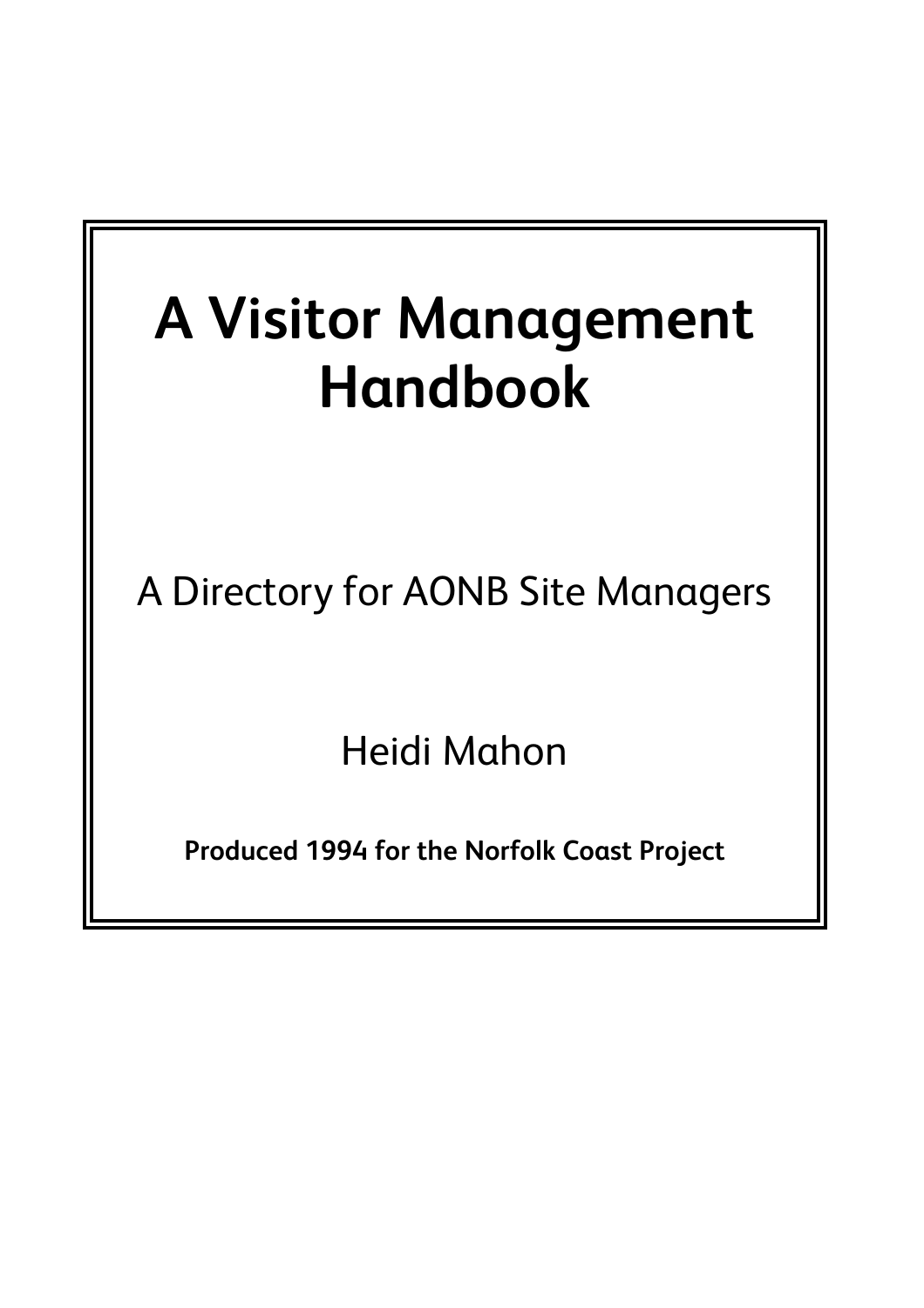| The Purpose of The Handbook    | 3  |
|--------------------------------|----|
|                                |    |
| <b>Defining the Problem</b>    | 4  |
|                                |    |
| <b>Resources</b>               | 5  |
|                                |    |
|                                |    |
|                                |    |
|                                |    |
|                                |    |
|                                |    |
|                                |    |
|                                |    |
|                                |    |
|                                |    |
| <b>The Directory</b>           | 14 |
|                                |    |
| <b>Erosion</b>                 | 14 |
|                                |    |
|                                |    |
|                                |    |
| <b>Disturbance of Wildlife</b> | 16 |
|                                |    |
|                                |    |
|                                |    |
|                                |    |
|                                |    |
| <b>Other Problems</b>          | 19 |
|                                |    |
|                                |    |
|                                |    |
| <b>Off Site Approaches</b>     | 20 |
|                                |    |
|                                |    |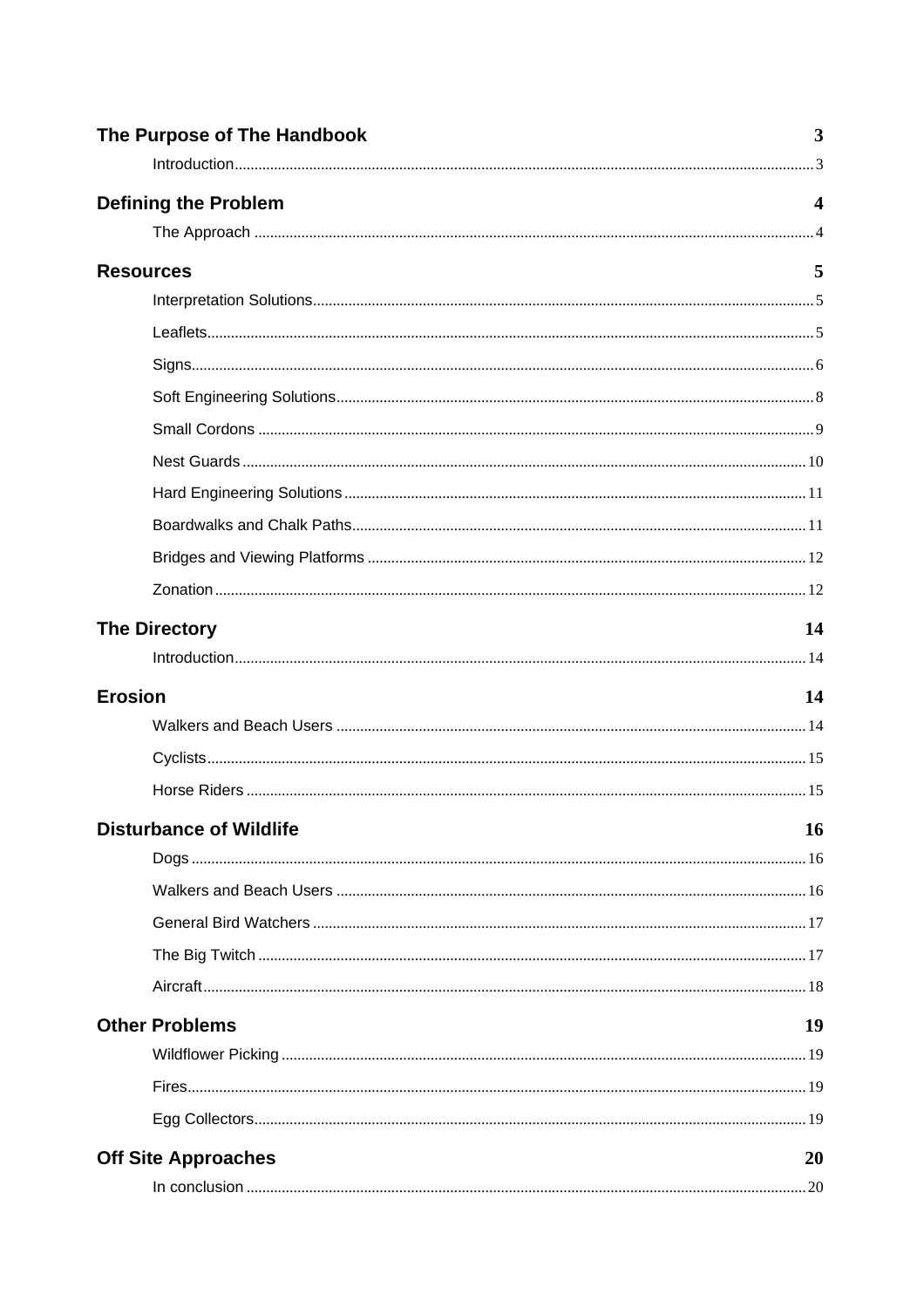## **The Purpose of The Handbook**

### **Introduction**

This handbook is intended primarily for managers of coastal sites wishing to improve the management of visitors, but it will also be of interest to managers of inland sites. The contents are a combination of ideas and techniques used by reserve managers in Norfolk and elsewhere and the results of the 1994 Beach Study. It is based on the principle that wildlife quality and visitor enjoyment of a site are not mutually exclusive, but that wildlife and conservation interests should always come before visitors.

Many of the techniques outlined here are already in place somewhere within the Norfolk Coast AONB, but this report aims to draw together into a directory, the pool of visitor management knowledge that exists in Norfolk so that all wardens can benefit from both this and other experience gained outside the county.

It is not intended that the techniques contained within the report should be implemented as a complete package. It is left to the discretion of the warden to decide which sections may be useful on specific reserves.

All techniques are most effective if complemented by the presence of field staff. They are in no way intended to be used as a substitute for a full time wardening presence.

It has been impossible to include every visitor management technique in this Handbook. However, suggestions are welcomed for incorporation into future revised versions.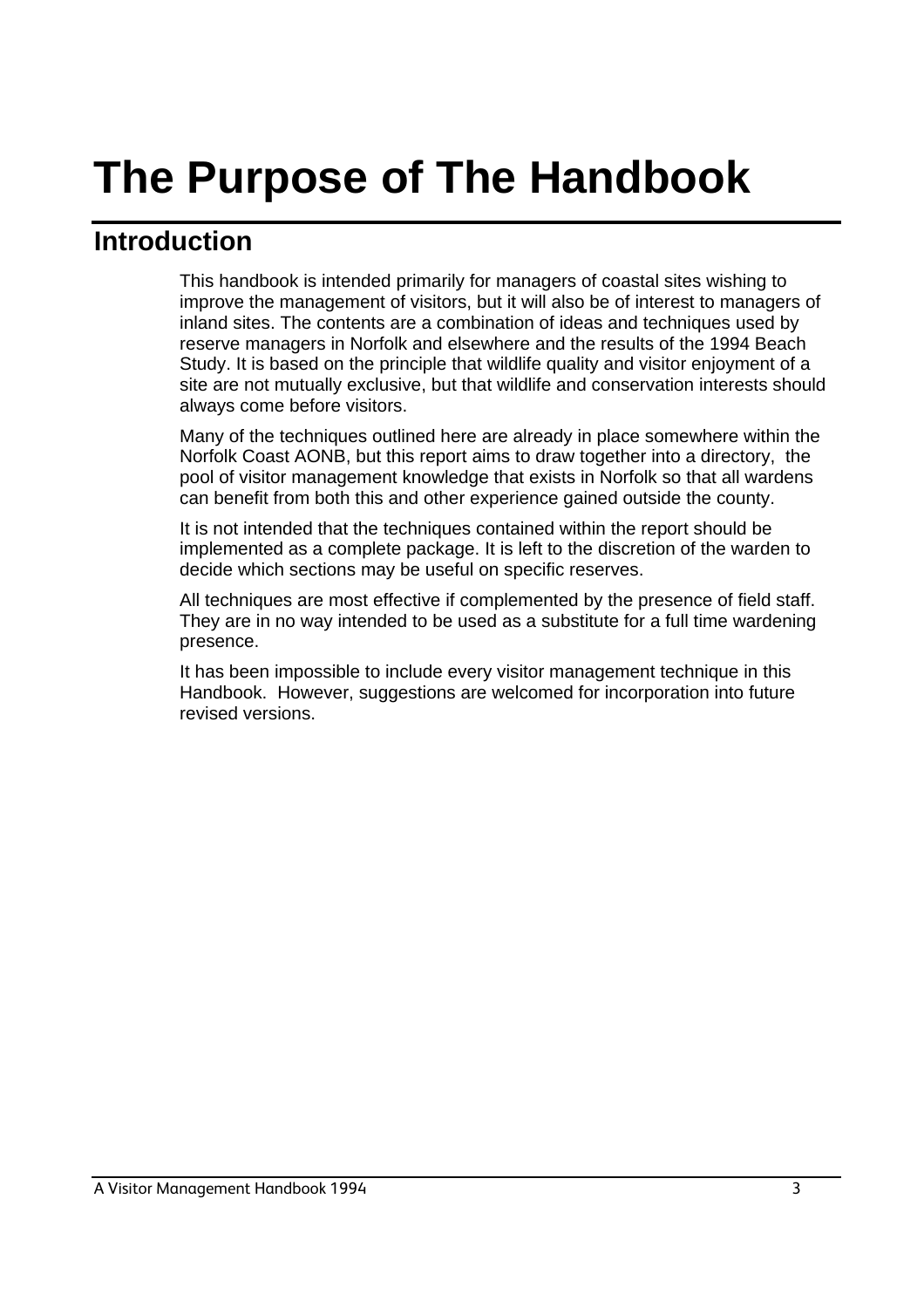## **Defining the Problem**

## **The Approach**

Time spent planning before deciding on the best solution to a problem is vital. It may be useful to consider six key questions as shown overleaf.

#### **Questions to consider**

#### **1. Is the problem serious enough to merit spending time and resources on it?**

| <b>No:</b> e.g. small amount of erosion | Yes:                |
|-----------------------------------------|---------------------|
| may increase plant diversity.           | <b>Action: cons</b> |

Action: consider nature of

**Action:** live with the problem. **problem** and decide on solution

#### **2. Who are the main groups causing this problems?**

• **Action:** target solution specifically at these groups.

#### **3. Why are they causing problems?**

- • **Ignorance:** interpretation based solution
- **Curiosity:** interpretation and engineering solutions
- **Malicious intent:** wardening, statutory protection/police involvement

#### **4. Where is the main area of the problem and what are the access points to it ?**

• Important for effective positioning of signs.

#### **6. What are the resource implications?**

- Can a solution be budgeted for this year or would it be better to wait until next year?
- Are there any alternative sources of funding?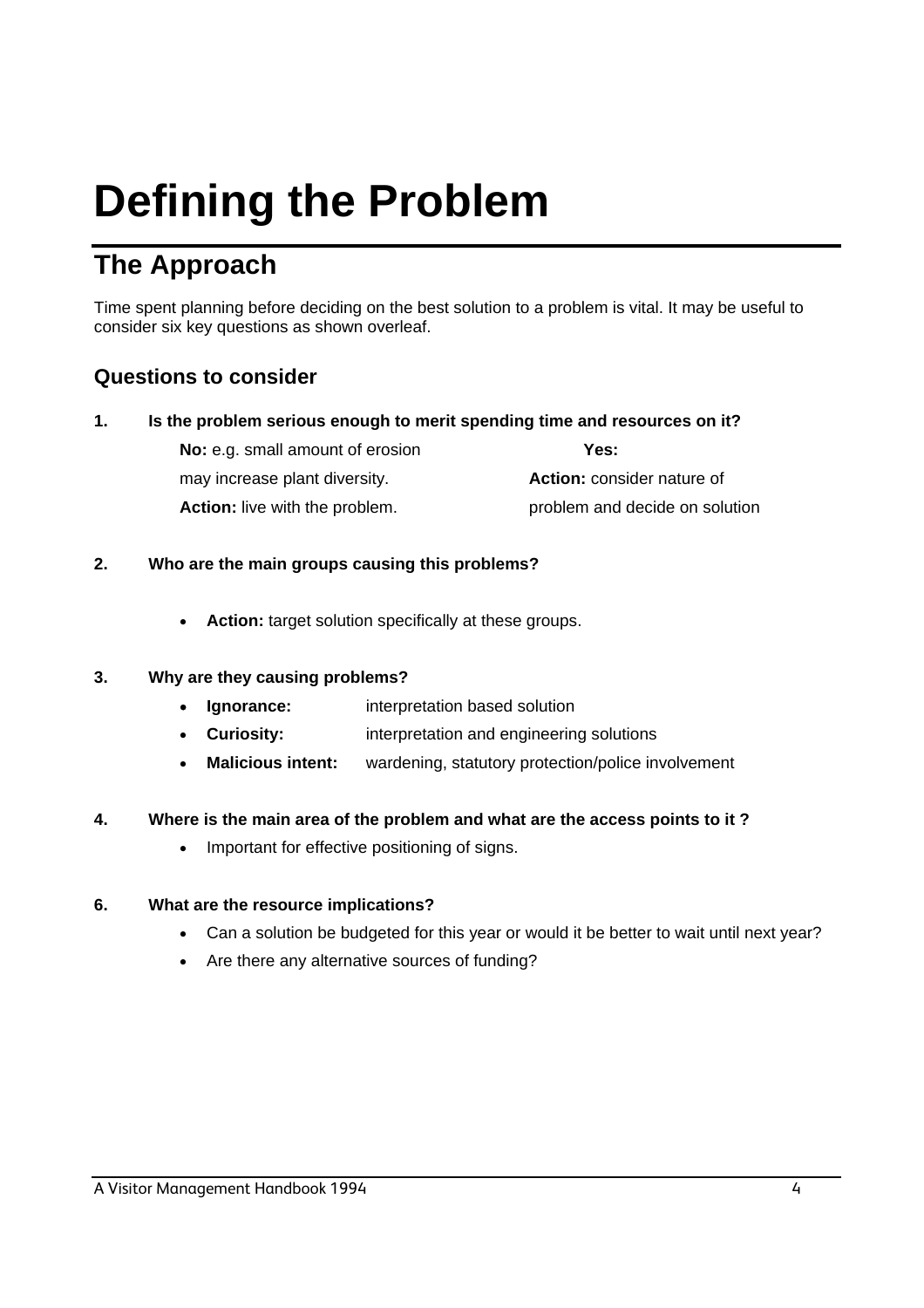## **Resources**

## **Interpretation Solutions**

### **Leaflets**

If properly produced and targeted accurately, leaflets offer one of the most efficient and accessible ways of presenting information to reduce erosion, disturbance and damage to species. However if poorly thought out and mis-targeted leaflets are largely a waste of time.

#### **Key Points for Success**

- Be original. The public respond to novelty, humour and directness.
- Aim straight at the target audience. If it is a leaflet for beach users then say so on the front. If it's aimed at cyclists then include the word "cyclist" in the title.
- Establish just how much information is necessary to get the message across and give no more than that. If it is a leaflet aimed at changing behaviour then resist the temptation to give unnecessary information e.g. about wildlife. The people you want to read the leaflet will switch off.
- Do not rely on the public's natural curiosity to make them pick up a leaflet. During the Beach Study the pick up rate was increased by 100% by adding a sign with a clear instruction e.g. **" Please take a leaflet before going to the beach."**
- Break up blocks of text with illustrations. Cartoons can be used to replace or emphasise text.
- Print only a small number of leaflets at first and test the response of the public. You will almost certainly want to make changes so don't print thousands until you are sure they will be effective.
- Keep the dispensers stocked. Empty dispensers, particularly with a sign indicating the public should take one, are frustrating and annoying.

#### **Materials: Cost and Information**

- Cost of 2000 A4 folded leaflets with black text on a choice of coloured paper: Approx £70
- Cost of cartoons: approx. £10 each
- Time taken to return from printers: 1 week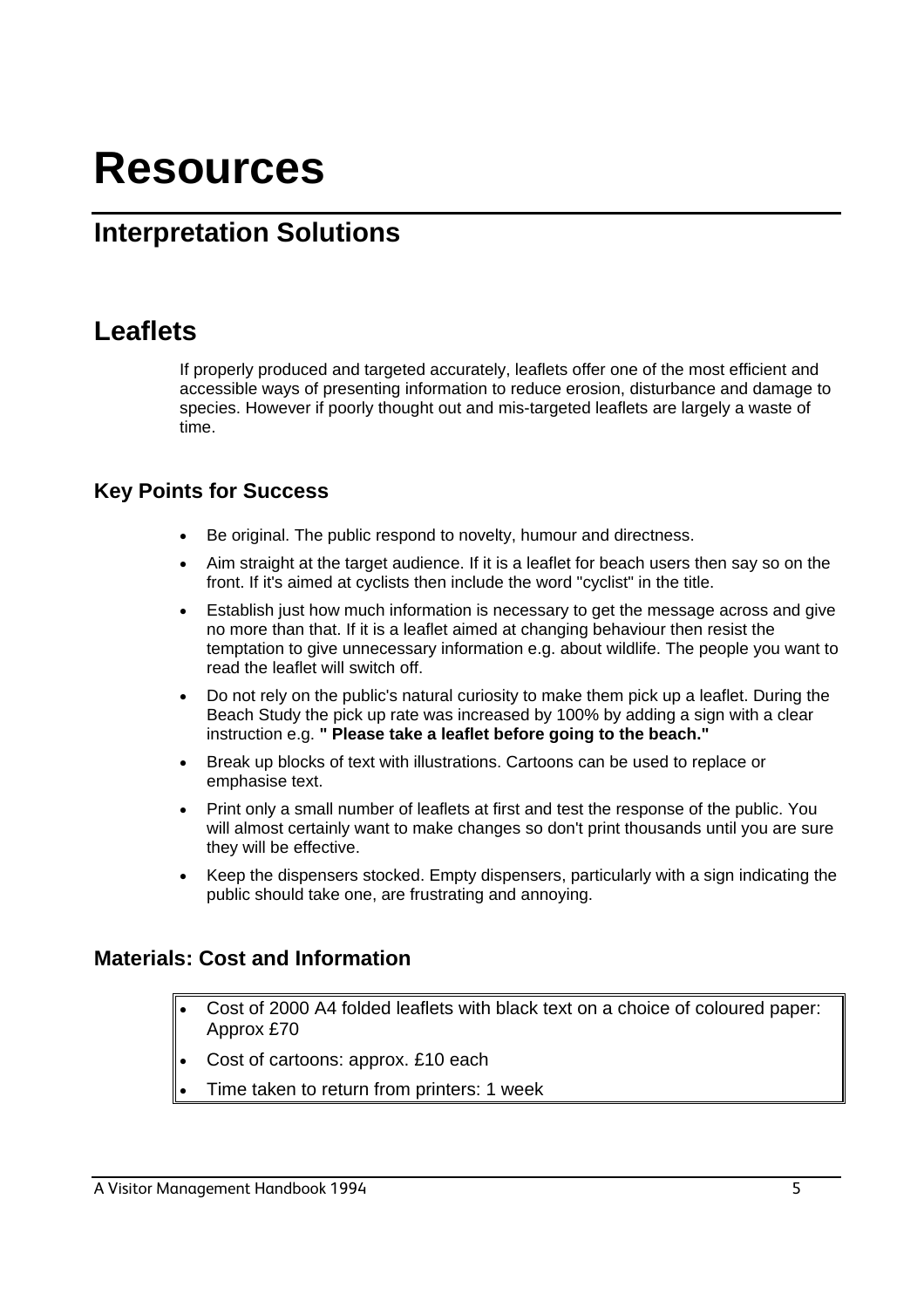#### **Advantages of Leaflets**

- More interpretive than signs as complex messages can be explained.
- Can be used to present several messages simultaneously e.g. information on how to behave on the reserve and promotion of the managing conservation organisation.
- If the first attempt is unsuccessful changes can easily be made before the next print run.
- Inviting for public to take and read later where signs may be ignored.
- Cheap and quick to produce.

#### **Disadvantages of Leaflets**

- Require initial input of time to write.
- May not be read until the damage is done.
- Dispensers need to be filled regularly.
- One leaflet is unlikely to appeal to every user group of a reserve.

## **Signs**

All reserves already use signs as a visitor management tool, but by following a few guidelines the effectiveness of signs can be greatly improved.

Signs must achieve two things. They must persuade people to start reading, and they must enable them to understand what they have read. Many signs fail on one or other of these points.

#### **Key Points For Success**

- Target signs carefully at problem areas. Several small signs near the problem areas may be more effective than one large sign at the reserve entrance. In addition large signs may contain too much information for people to take in.
- Position the sign *before* the problem area, not in the middle of it. For example place a "*No cycling*" sign at the entrance to a reserve. If a visitor has already cycled for 10 minutes before he/she encounters the sign then they are very unlikely to turn back or walk from that point.
- Try out new concepts before having them made into expensive permanent signs. As with leaflets, you will almost certainly want to make some changes.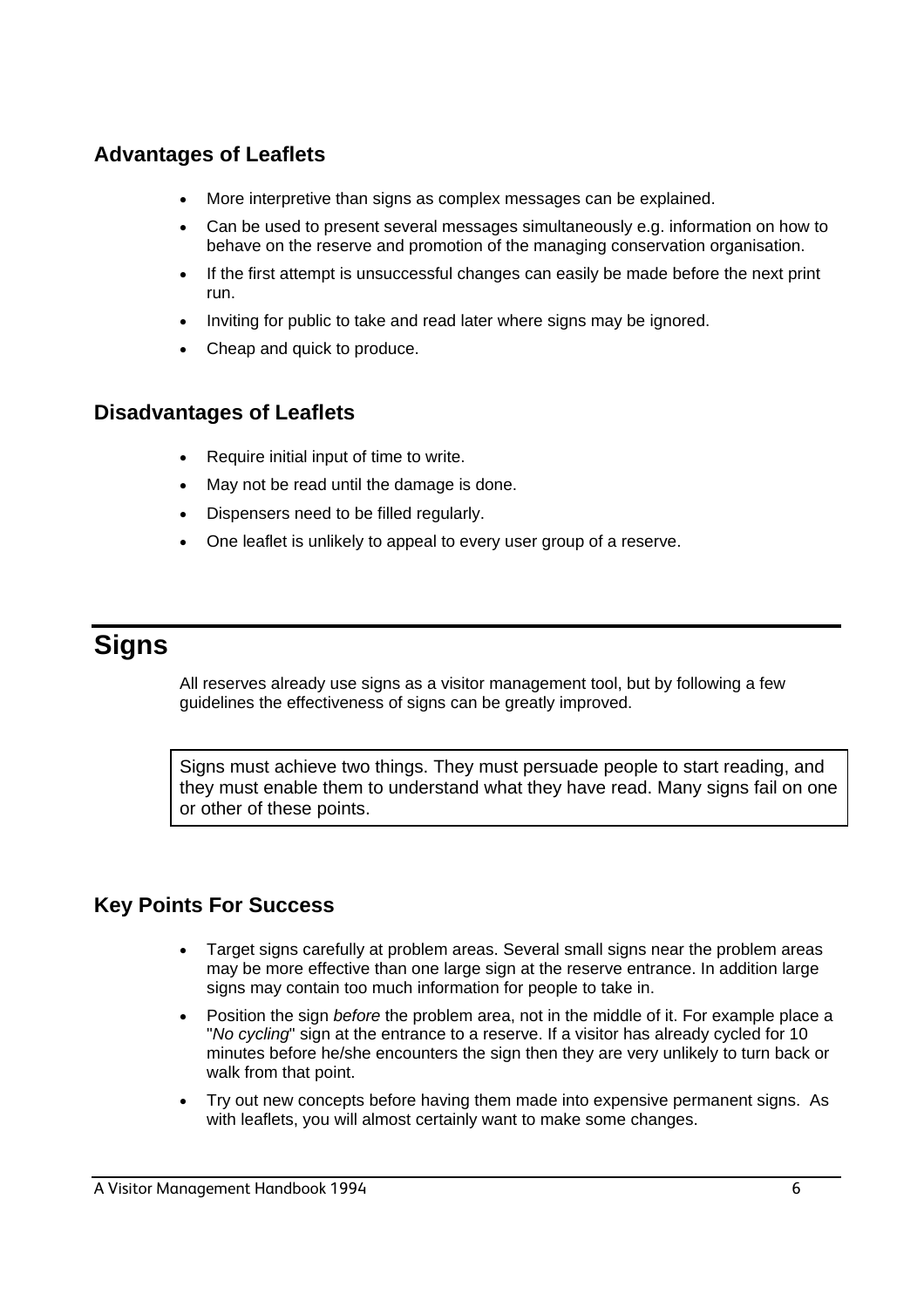- As with leaflets, try to be original. For example if the sign says "Keep Dogs on a Lead*"* try adding a Ringed Plover saying "*Thank You.*" The public has a very jaded palette for "No unauthorised Access*"* type signs.
- Use the cumulative effect of repeat signs to reinforce a message. While the policy of most conservation organisations in the AONB is to reduce the number of signs on a reserve, 2 small signs that work must be better than 1 sign that is ignored.
- Experiment with different planes of presentation to reduce the impact on the landscape. The public respond to the novelty value of a sign erected at 25 - 30° from the horizontal instead of the traditional upright design, and the visual intrusion is greatly reduced.
- Avoid similar looking signs containing different information. The first may be read but others subsequently encountered will be assumed to contain the same information and may be ignored. This was a frequent comment of visitors during the Beach Study when asked why they had ignored a sign.
- Use colour where possible. This need not be expensive as just a colour border will increase the number of people reading the sign.
- Never place signs where people have to go out of their way to read them. They won't! Main paths are best, preferably at natural stopping places e.g. stiles etc.
- Signs can be usefully employed to explain current management work. This is particularly useful for big, obvious works; works which disrupt visiting, or works which may be perceived to be destructive eg tree felling, use of heavy plant etc. Minsmere, Snettisham and Dersingham are three examples of reserves using such signs successfully.

#### **Materials: Cost and Information**

A4 paper, printed from computer then laminated: approx. £0.50 each. Best for experimental signs but waterproof for up to 3 months so could be used for a Summer season.

Styrene signs - e.g. useful for seasonal cordons approx. £3 each.

Aluminium small signs (50cm x 80cm): £500 including artwork.

Large aluminium interpretation panels: approx. £1000 including artwork.

#### **Advantages of Signs**

- Low maintenance once installed.
- Small signs are easy to put up and remove allowing for seasonal flexibility.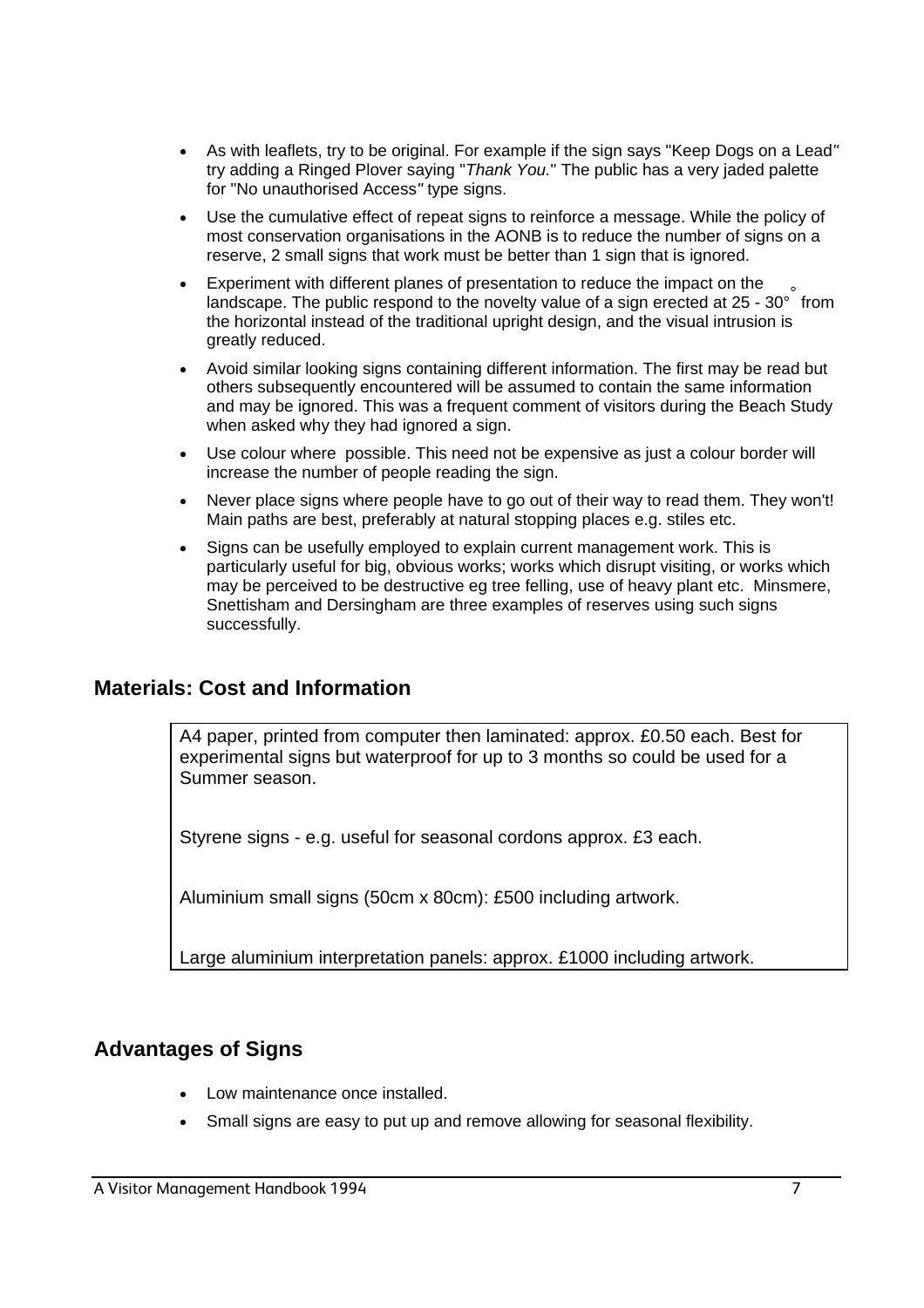#### **Disadvantages of Signs**

- May have visual impact on landscape.
- Larger vandal proof signs can be expensive.
- May be ignored unless carefully worded and sited.
- Difficult and costly to reword once in place.

## **Soft Engineering Solutions**

Engineering solutions include methods such as constructing cordons around sensitive areas and building boardwalks, bridges and viewing platforms. For best effect they should be used in conjunction with interpretation.

## **Large Cordons**

Seasonal cordons are now widely used on many Norfolk AONB reserves to prevent the public entering areas of breeding Little Terns, Ringed Plovers and Oystercatchers. The basic cordon is constructed from a piece of baler twine strung between temporary posts and encompasses the main area of breeding shorebirds. Small signs placed along the cordon request that visitors remain outside the breeding areas and explain why.

The style of these large cordons varies across the coast. The variations involve subtle differences in the positioning and tone of the signs that line the cordons. Some wardens choose to emphasise the illegality of disturbing protected schedule 1 birds such as Little Terns, while some adopt a more conciliatory tone.

One additional problem with the signs is that people have to approach the cordon before they can read them. They may then be tempted to remain in the vicinity of the cordon in the hope of seeing eggs or chicks. Work by Mike Rooney and Vernon Eve at Holkham during 1993 found that Ringed Plovers for example respond by leaving the nest when a human approaches to within 100m. Two methods of preventing this are commonly used.

• Using two large signs at each end of the cordon explaining what it is for and why people should not enter. This signs request that people stay well away from the cordon and are backed up by the smaller signs around the cordon edge.

• Leaving a buffer zone when cordoning off the area i.e. roping off a larger area than is necessary so that anyone standing at the cordon edge is never too close to a nest.

Neither of these methods are 100% effective and this curiosity factor remains one of the biggest problems with the use of large cordons.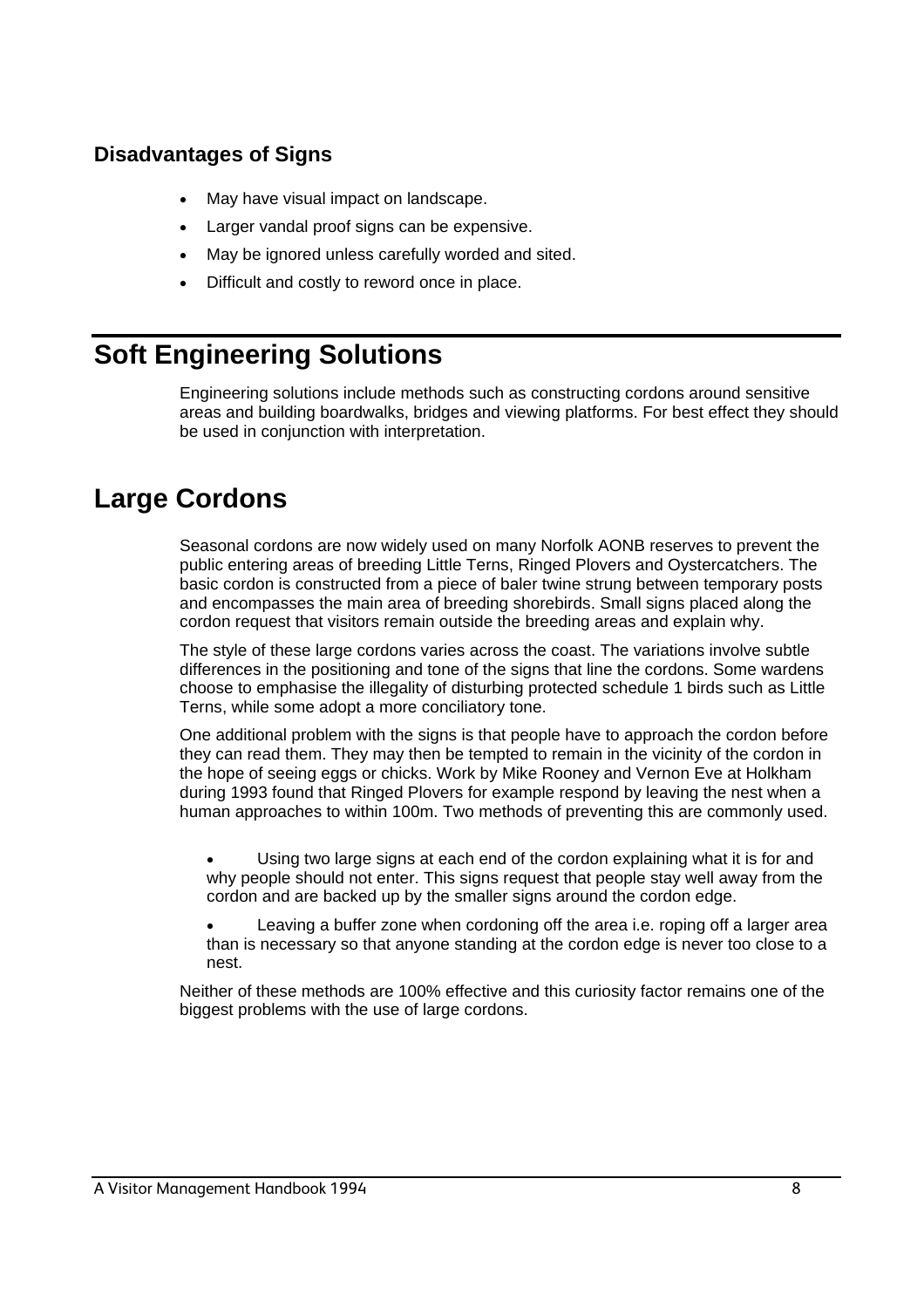#### **Advantages of Large Cordons**

- Unnecessary to locate individual nests. Whole terneries can be protected in one unit.
- Areas of adjacent mud flat can also be isolated for undisturbed feeding.
- Very effective. Significant difference recorded between the success of breeding inside and outside the cordon:

#### **Holkham Ringed Plover Study**

- Outside cordon: 7 out of 10 nests lost.\*
- Inside cordon: 1 out of 10 nest lost.

\*all losses occurred at weekends during a two week study period with none in the intervening weeks, suggesting that visitor disturbance may have been largely responsible. (Rooney and Eve, 1993)1

#### **Disadvantages**

- Problems of ownership of and access to the beach may make cordons an inappropriate solution for some sites.
- They may create some bad feelings among visitors and be seen as negative PR for the responsible organisation.
- Labour intensive (although less so than full time wardening)
- Promotes unnaturally high densities of breeding birds making them vulnerable to predators.
- Does not prevent dogs entering the area. In the Holkham Ringed Plover Study 1 in every 6 passing dogs was observed to enter the Little Tern cordon.

#### **Other Points**

This proved to be the most successful method of nest protection at Holme in the 1994 season, but to be effective cordons must be removed promptly when they are no longer required, and maintained while they are in place.

One improvement that may help to keep dogs out of the area is the use of three strands of baler twine around the posts with the lower strand placed 15cm from the ground, and strands above it at approximately 30cm and 1m from the ground.

## **Small Cordons**

 $\overline{a}$ 

11993: Rooney M. and Eve V. The Number, Distribution and Breeding Success of the Ringed Plover in Norfolk 1993. A Norfolk Coast Project funded study.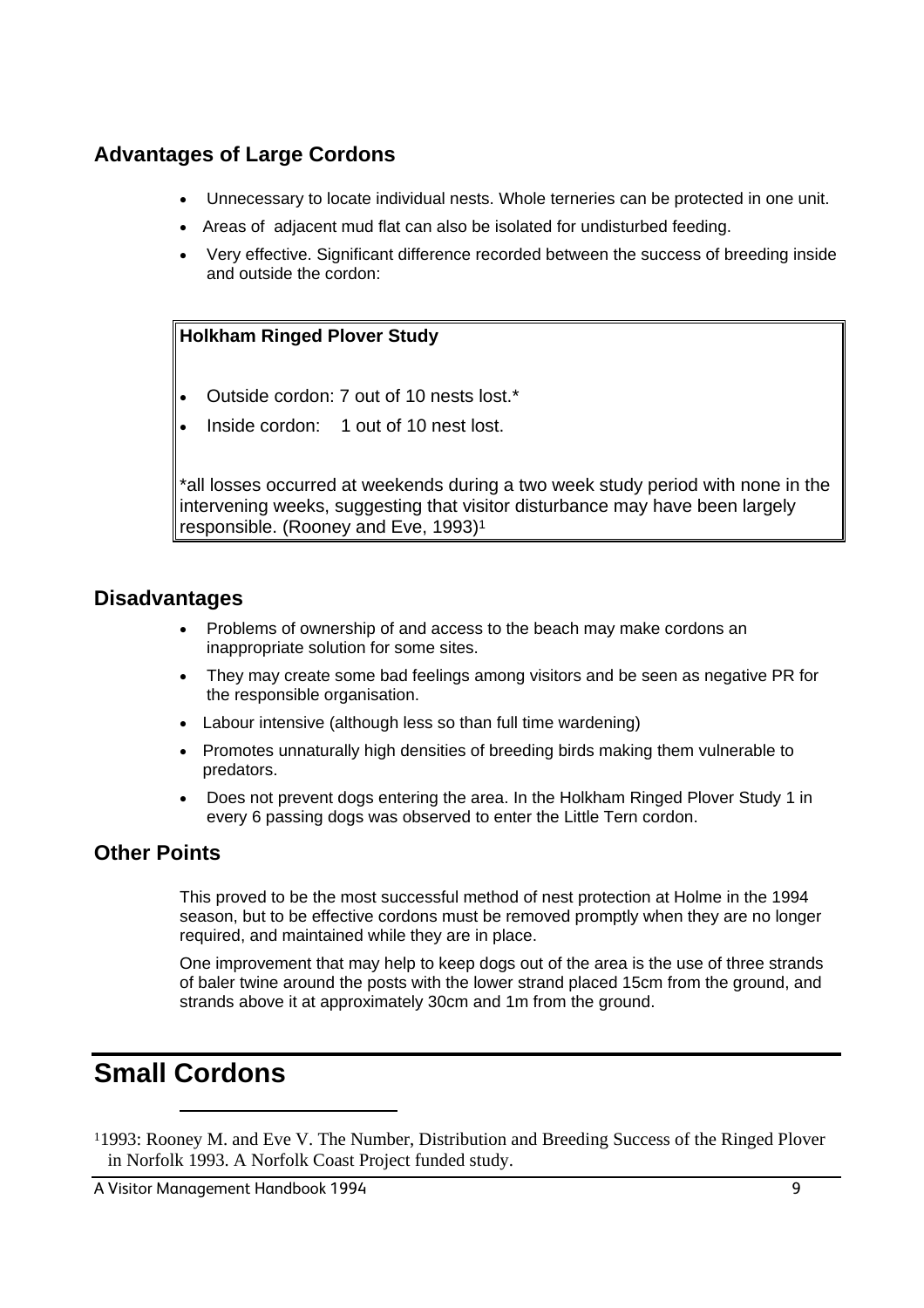A similar design to the large cordons but surrounding only a single nest or a group of nests.

#### **Advantages**

- Flexible and less work than large cordons
- More effective than individual nest guards

#### **Disadvantages**

- No provision for undisturbed feeding
- Less effective than large cordons as buffer zone between visitors and birds is proportionally smaller.
- Labour intensive

### **Nest Guards**

A heavy metal cage originally designed to protect nests from trampling by cattle in Holland, placed over individual nests.

#### **Advantages**

- Nest can be quickly and easily protected
- Small and unobtrusive

#### **Disadvantages**

- May draw the attention of both public and predators to a nest that may otherwise have gone unnoticed
- The least successful local protection method. Although the failures due to trampling may be reduced, the risk of desertion remains the same, therefore this is an unsuitable method for busy areas.
- Very labour intensive in first locating nest.

Although this is the least successful method it is still felt to be worthwhile in the case of an isolated nest in an area with high passing visitor pressure e.g. near a footpath. At Holme during 1994, 3 nests (2 ringed plover and 1 oystercatcher) out of 4 nests that were in a similar location and protected with metal nest guards, successfully fledged young.

In this situation a nest guard may help to reduce nest failure from trampling (although tests on a larger sample size would be useful). However where visitors will be spending some time near the nest e.g. on a busy section of beach, this is a less suitable method as the risk of desertion may increase.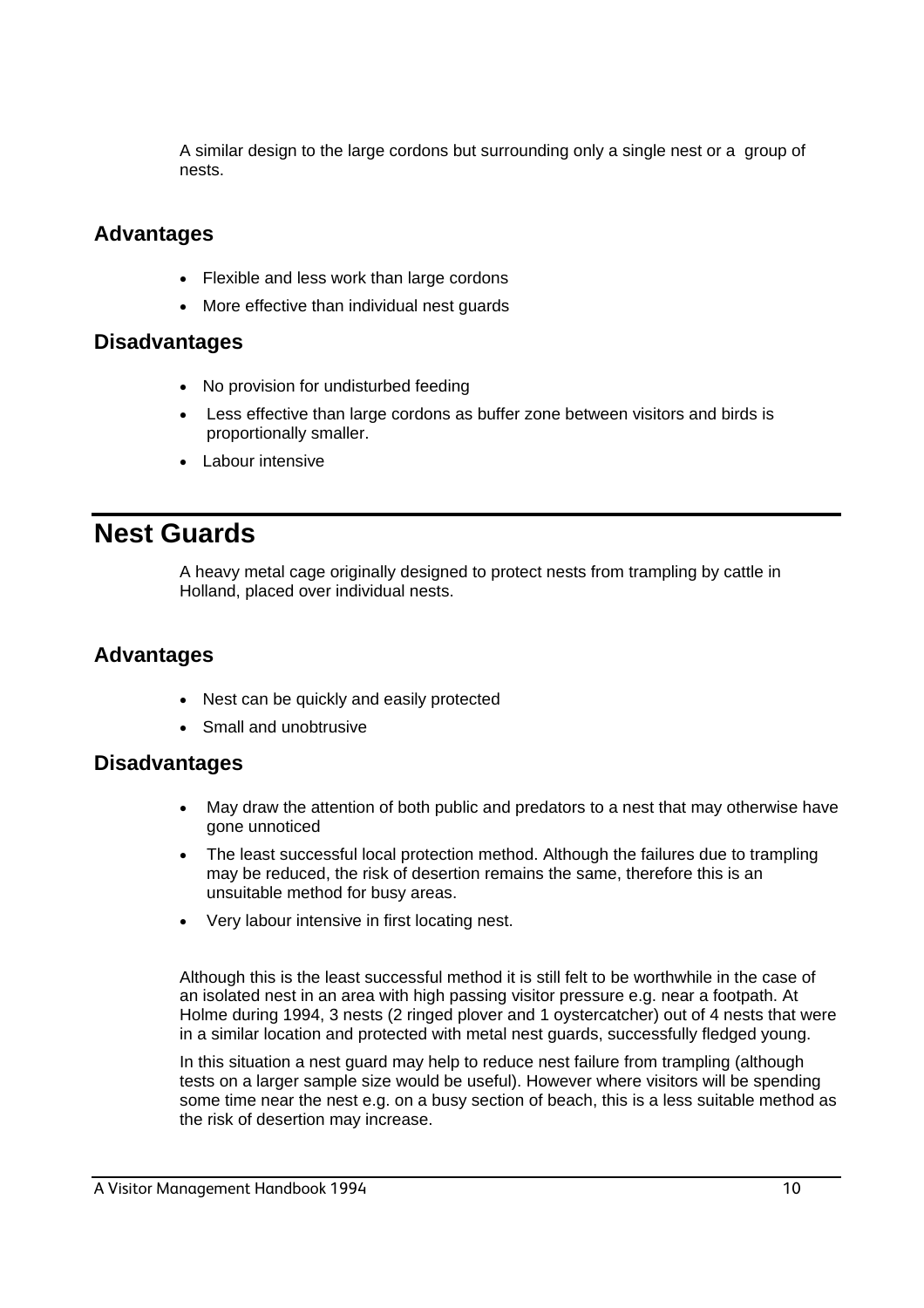## **Hard Engineering Solutions**

The location and style of structures such as hides and visitor centres obviously have an important role to play in managing visitors. The relative permanency of these structures means lower flexibility. Such facilities are not included in this Handbook, but are considered in more detail in the publication 'Guidelines for the Provision of Birdwatching Facilities in the Norfolk Coast AONB'.

However, more flexible solutions or tools include the construction of boardwalks, chalk paths, bridges, viewing platforms, fenced footpaths and facilities for disabled visitors including handrails and rest benches. They are the most expensive of all the solutions examined and are usually only be considered as a last resort to problem. In addition they are a very obvious form of management and can lead to a suburbanisation or "parkification" of semi wilderness areas like the Norfolk Coast AONB. However if used sensitively and sparingly they can form a useful tool for visitor management.

It is not the intention of this report to give details on costs of materials and methods of construction of the following hard engineering solutions. For a complete guide to this subject see The Practical Handbook series produced by the BTCV. The "Footpaths" and "Sand Dunes" books in this series are particularly relevant.

## **Boardwalks and Chalk Paths**

#### **Advantages**

- **Effective at reducing erosion**
- Channel people where you want them to go (and away where you do not want them to go!)
- Make walking easier
- Facilitate disabled access (for which grants may be available)

#### **Disadvantages**

Expensive:

Boardwalks approx. £17 per metre to lay on sand dune substrate, excluding labour.

Chalk paths similar price dependant on source of chalk and stone underlay.

Contact Norfolk County Council National Trail Manager for more details.

- Considerable visual impact, particularly on rolling dune landscapes. However chalk paths may be less obtrusive than boardwalks in some circumstances and other materials are available for example crushed cockles which may reduce this visual impact.
- Wilderness value of a site reduced. Management is very obvious.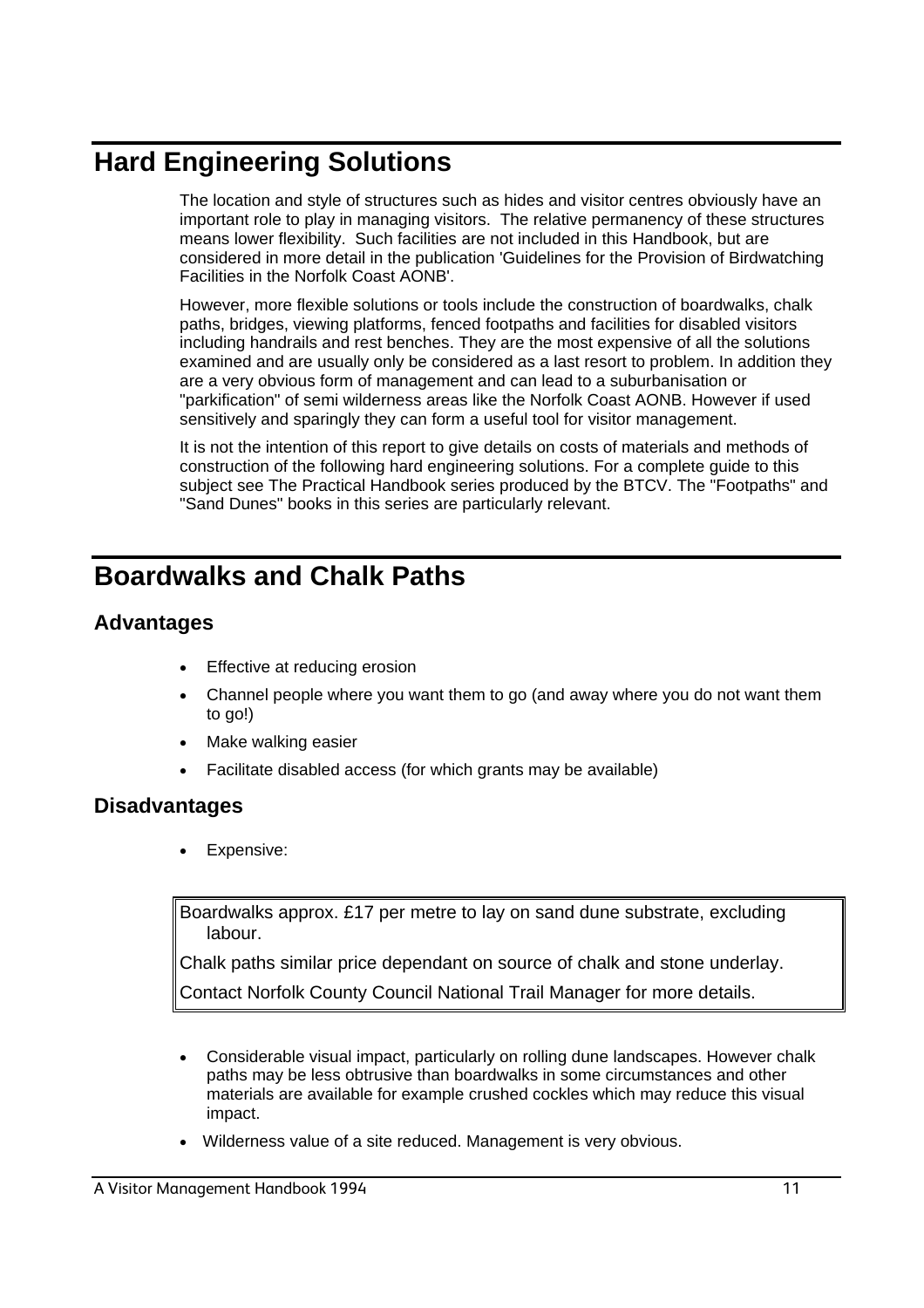- Limited life expectancy
- Will require maintenance
- Can be buried by sand

## **Bridges and Viewing Platforms**

The routes that people choose to take from A to B when given a free choice, are known as desire lines. It makes sense to construct paths and bridges etc. on desire lines as this is where people seem to want to walk.

Bridges can be used most effectively to reduce on erosion on a saltmarsh. Where there are many paths being formed, for example across a saltmarsh from a car park to the beach, building a bridge across one of the creeks will concentrate the paths at this point and reduce the erosion area.

The bridge can be of very simple design consisting of a few planks and a hand rail, thus keeping both cost and visual impact to a minimum.

Viewing platforms can be used in the same way; concentrating activity in one spot to reduce the areas of damage. For example most coastal reserves will have one area of dune that becomes a favourite spot for bird enthusiasts to use for sea watching. A platform at this point with a sign requesting that people use the platform and not the dunes will reduce erosion along the rest of the dune crest.

Platforms can also be used to give a focus or finishing point at the end of a boardwalk or nature trail. This gives the public a sense of achieving an aim and reduces the tendency to spill off the end of a boardwalk onto fragile habitats. This is also a good site for an interpretive panel.

## **Zonation**

Zoning of reserves, or restricting at what times (temporal zoning) and in what areas (spatial zoning) visitors can enter, is an important visitor management tool. This gives wildlife periods or areas almost completely free from human disturbance.

#### **Temporal Zoning**

Only permitting access to a reserve at certain periods of the day, for example 10am until 5pm, gives the wildlife a valuable 17 hours free from visitor disturbance. Although it will not be possible in most circumstances to control access to beach areas from outside the reserve, closing reserve car parks will reduce the numbers of people in these areas.

Although initially there may be some resistance to this policy, most visitors readily agree to leave the reserve at the appointed time when the reasons are explained.

Special events, such as Open Days, should be carefully planned to avoid sensitive times for wildlife.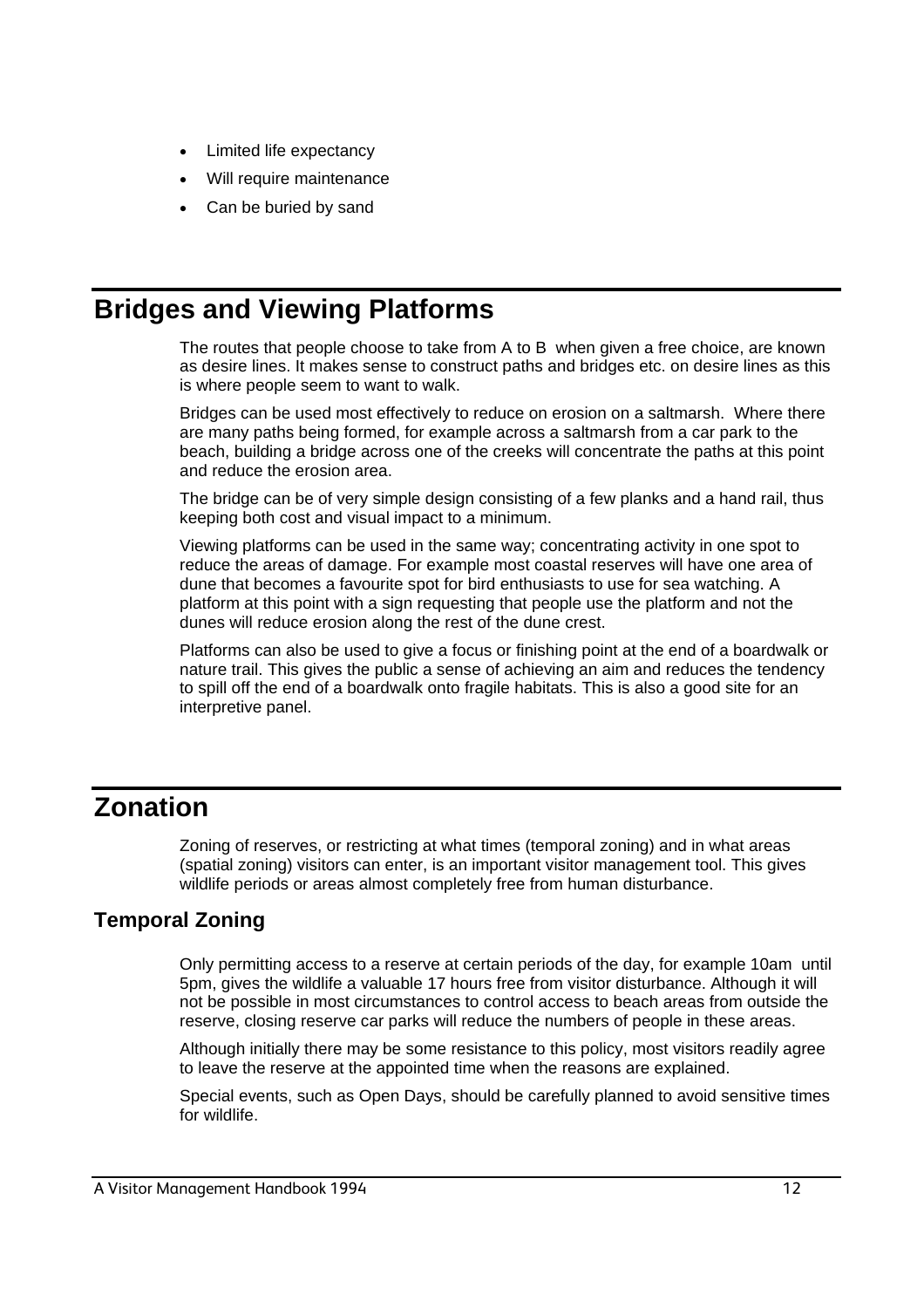Zoning can also be used to protect species at particularly vulnerable times of the year such as the breeding season or in harsh weather, when they can be more susceptible to disturbance.

#### **Spatial Zoning**

Cordons are a small scale example of this where visitors are excluded from the most vulnerable areas of the reserve. This technique can also be employed on a larger scale using natural or existing boundaries e.g. fences, dykes, scrub or mud etc. For example at Holme, areas of grazing marsh are out of bounds to the public and is easily enforced as the areas is stock fenced and over looked by hides.

#### **Case Study: Watersport Zoning on Blakeney Point**

Spatial zonation with co-operation by local people worked well on Blakeney Point. The reserve manager had become concerned about the impact that water skiers and jet skies were having on the little tern and seal colonies. Through consultation with the relevant water sports groups a self policing system was established, whereby the participants agreed not to ski too close to the little tern and seal colonies and not to land in these sensitive areas. This system is still in place and the disturbance has been reduced.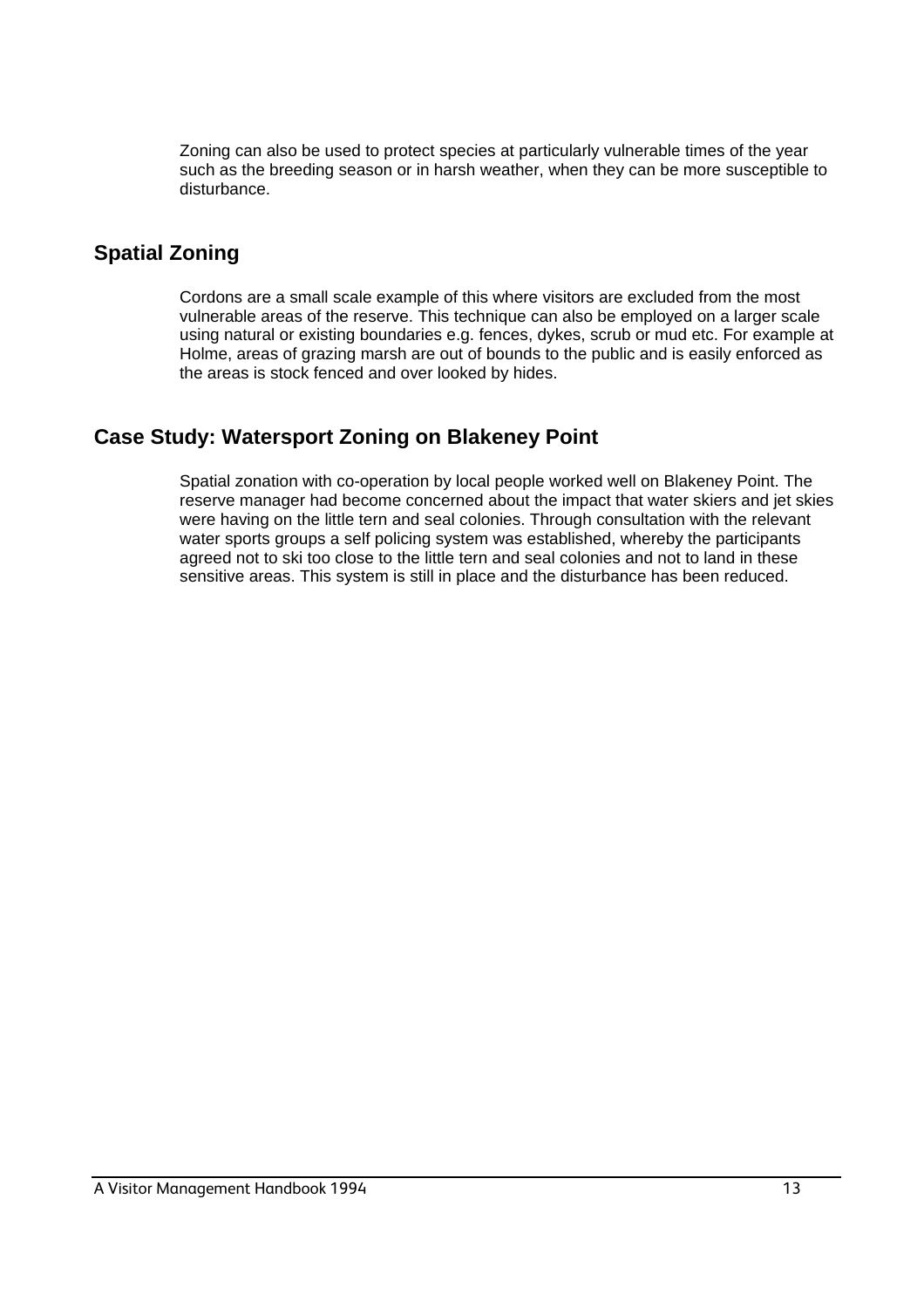## **The Directory**

### **Introduction**

This section of the report lists the possible solutions to visitor management problems commonly encountered by wardens of coastal nature reserves. Some solutions e.g. leaflets, can be used to solve more than one problem, so there is an unavoidable degree of repetition in this section.

The solutions are given in 3 main sections with individual user group problems within these sections:

- **Frosion**
- **Disturbance**
- Other Common Problems

The solutions are prioritised with the easiest to implement given first, and expensive last resort measures such as boardwalks given last.

## **Erosion**

## **Walkers and Beach Users**

- Erosion caused by dune jumping can be solved by erecting a dune cordon along the bottom of a chosen dune system. Similar in design to the breeding cordons, baler twine can be strung between posts with small signs requesting that people stay off the dune face. Stressing the sea defence function of the dunes was found to work well and on several occasions at Holme, people ignoring the signs were reprimanded by other members of the public.
- Include a section on keeping to paths and off the dunes or other fragile substrates in a visitor guidance leaflet and on rule boards.
- Keep designated paths well managed and inviting or visitors will find alternative routes. For the Peddars Way and Norfolk Coast Path National Trail this is the responsibility of the Norfolk County Council's National Trail Manager.
- Simple signs saying "**Best Access to the Beach**" may help to reduce the number of paths through the dunes. A plain arrow with no explanation was found to be effective at Blakeney in directing people around a breeding area and could also be employed to direct people on a single route to the beach.
- Try diverting a path onto a more robust area. One sign tried on a Red Zone site says **"To reduce erosion please use alternative route.**" with an arrow indicating to a chalk path. This is successful with the general public although birders ignore it as it blocks a short cut to a hide!
- Consider a way marked trail, for example marked with low white posts and regular intervals to reduce the number of paths through the dunes. This could be used as a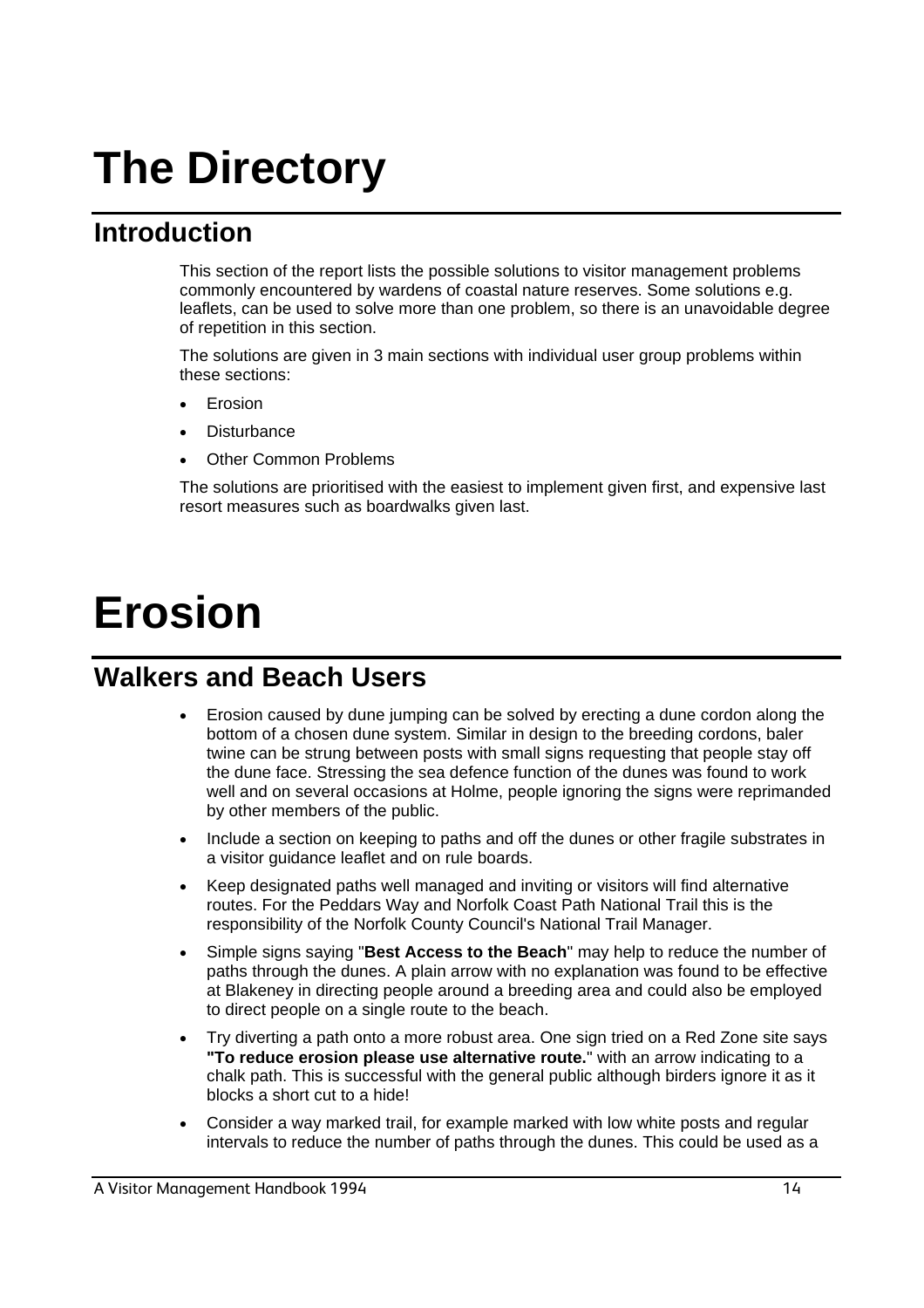useful interim solution rather than a costly and intrusive boardwalk and may be accompanied by a leaflet, in effect giving a self guided reserve tour.

- Consider building a bridge to facilitate easy access across a saltmarsh creek and concentrate the area of erosion into one path.
- If erosion is particularly bad consider funding and visual impact implications of building a boardwalk or chalk path. Proceed only if alternative solutions are unsuccessful.

## **Cyclists**

- Signs requesting that bikes should be walked across dunes or other fragile substrates can be effective although they are most effective if regular offenders know there is also a warden present.
- Place interpretive material in nearby cycle hire centres or mountain bike shops.
- Decide on a robust bike route through the reserve and reinforce this with signs.
- Consider banning cycling on the reserve. With diplomatic liaison with local people and explanation of the reasons behind the decision, this can be achieved with minimum animosity.

### **Horse Riders**

- If the horses are stabled locally then personal contact with the riding stable is the best option.
- If the horses are coming from further afield some interpretation in the area where the horse boxes are parked may be useful.
- Consider providing one clearly marked access point to the beach as this is what most riders will be looking for.
- Liaise with the British Horse Society, local Pony Clubs etc to explain the issues and encourage good behaviour.
- Explore the provision of alternative routes.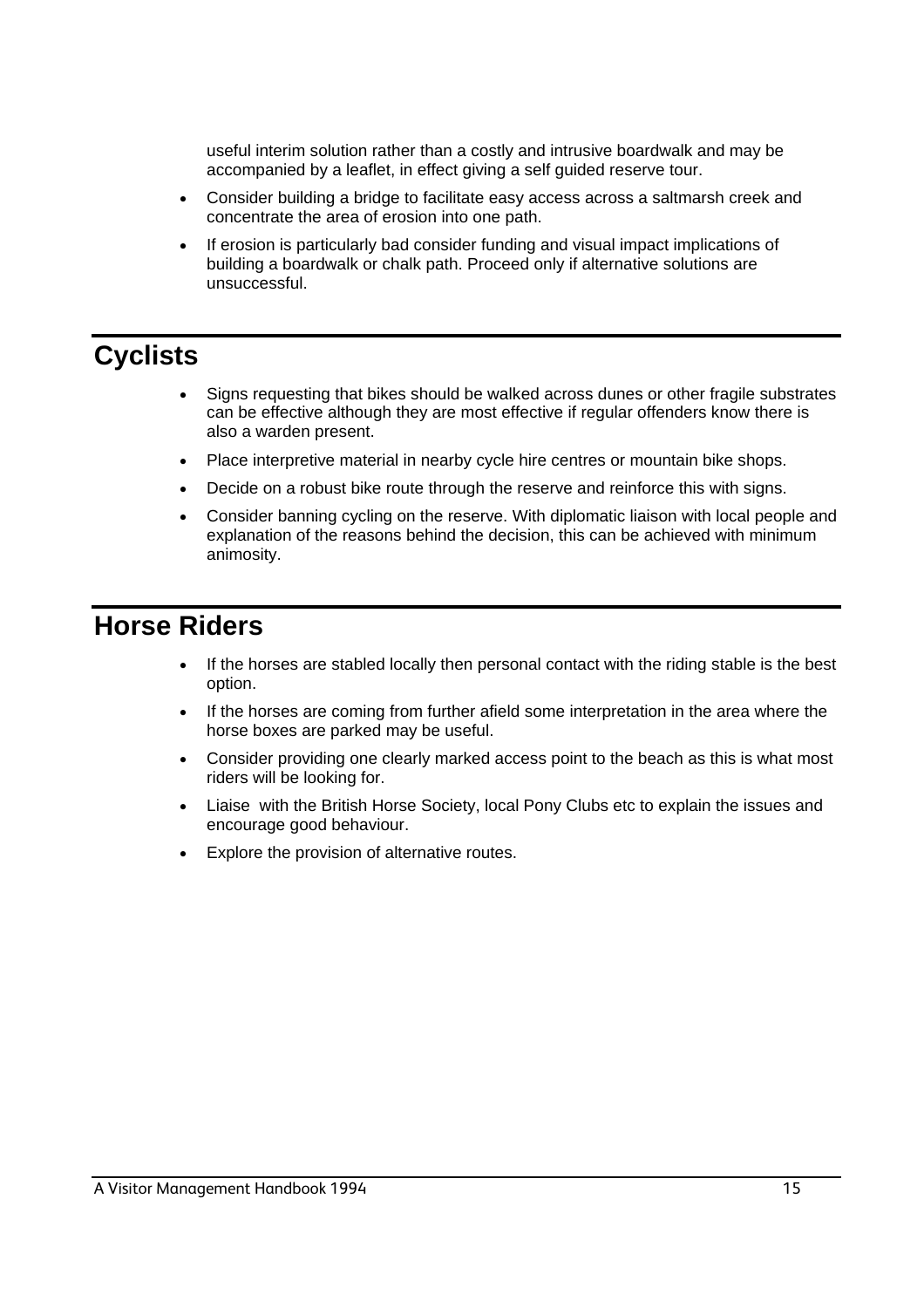## **Disturbance of Wildlife**

## **Dogs**

- In a visitors leaflet, emphasise the harm to breeding birds that dogs can do. One important point to make is that dogs can lead to nest failures, seals deserting pups etc., by their very presence. They do not have to be chasing and/or eating the wildlife for this to occur. Many dog owners do not realise this.
- Try innovative signs they work. Use cartoons, unusual language, colour, pictures of dogs or anything to attract the attention of the owners. The old fashioned **"Dogs on**  Leads" type signs have lost all impact, but most owners do respond to original signs that make them realise that the warden really means it.
- Try a poster campaign during the peak wader feeding season.
- Try an extra two strands of baler twine around breeding cordons, with these lower strands positioned to deter dogs. The majority of "dogs in cordons" incidents recorded were a result of exuberance at being on the beach rather than actually chasing birds, and it is unlikely that the majority of dogs will jump a fence for no reason.
- Use the local press to publicise this issue. Parish magazines and local free newspapers are usually pleased to publish information about wildlife areas and the "dogs on leads" message can be slipped in whenever the opportunity arises. Remember you have the support of the public on this issue. The general public are becoming increasingly irritated by loose dogs on beaches, and in the wider countryside.
- Consider banning dogs on all or part of the reserve. A "Dog Free Zone" within the reserve may be better received by local people than a total ban.
- Liaise with District Council dog wardens to explain dog-related concerns on reserves and dog management policy. Persistently offending dogs can be removed from the reserve by the dog warden if owners cannot be found.
- With persistent offenders e.g. several instances of the same dog chasing Little Terns, involve the police and invoke schedule 1 protection.

## **Walkers and Beach Users**

- Large cordons with signs are the most effective method of protecting breeding shorebirds.
- Smaller cordons and nest guards may also be useful when large cordons are impractical.
- Place signs at main access points to the beach explaining what the breeding cordons are. Localised signs can be used to explain other aspects of disturbance e.g. by Natterjack Toad breeding pools. Make them original and eye catching.
- Place leaflet dispensers at the main access points to the beach/reserve and aim to ensure that all beach users obtain a leaflet before they reach the beach.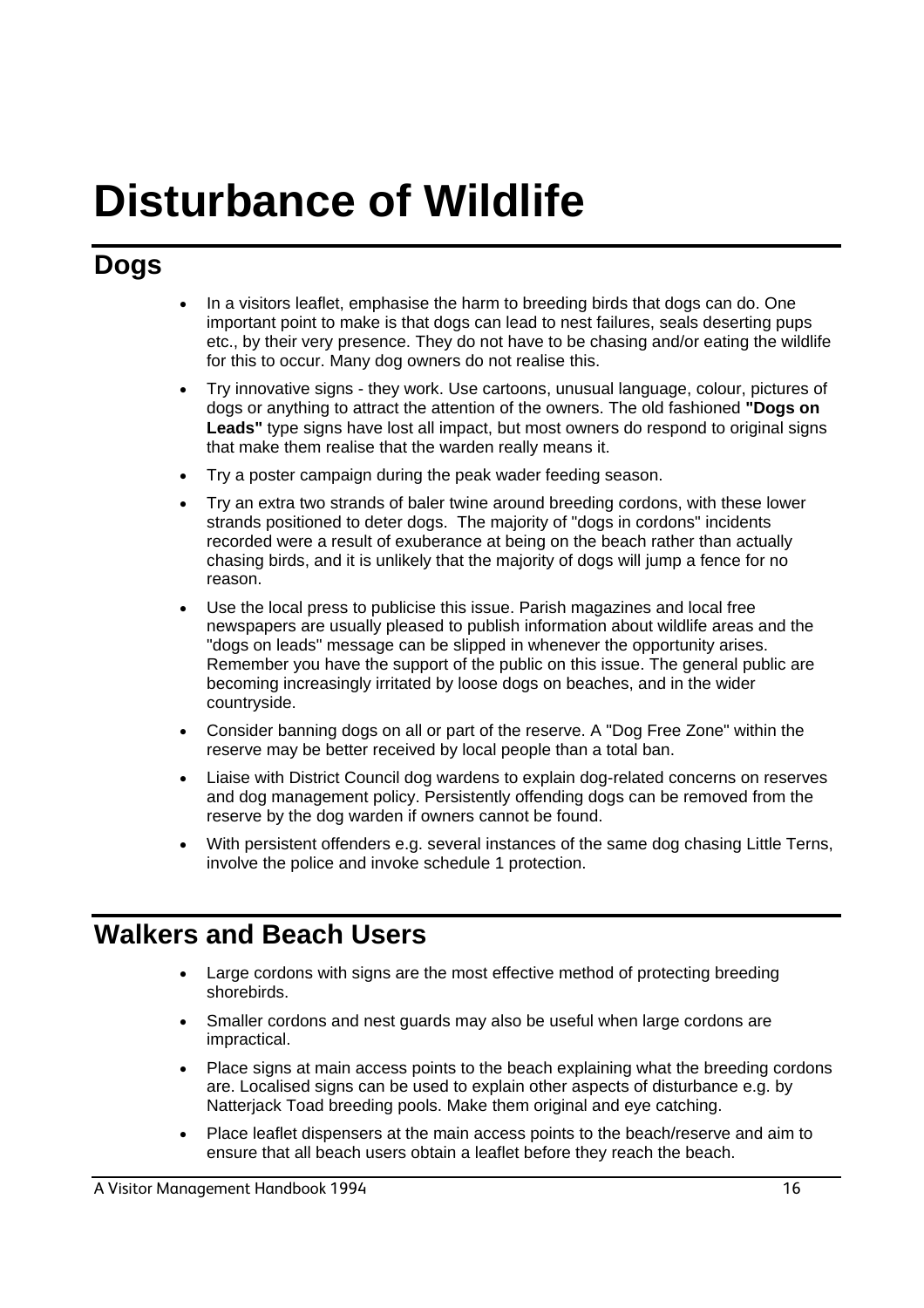- Ensure rule boards are visible and tackle the issue of disturbance.
- Establish quiet time periods for the reserve and adhere strictly to stated opening hours.
- Consider seasonally excluding visitors from sensitive parts of the reserve.

### **General Bird Watchers**

- Ensure maintenance of hides and trails.
- Use path techniques (see Erosion section) to steer birders away from sensitive areas e.g. Natterjack breeding pools in spring.
- Consider building a platform for sea watching (See Bridges and Viewing Platform section).
- Warden the area and respond to feedback from other birders on visitor behaviour near birds.

## **The Big Twitch**

Most wardens will already have formulated their own method of dealing with the Big Twitch scenario. This is one tried and tested example of how to deal with such a situation.

- Do not put out any information about the bird until prepared for the masses.
- Add detailed access information e.g. opening times, parking arrangements etc., to "Birdline" message.
- Draught in as many volunteers, friends and sympathetic local birders as possible to help.
- Prepare extra car parking space on a suitably robust area of the reserve.
- Prepare or have ready some signs directing people to the temporary car park and from the car park to a point where they can be guided to the bird. *"*This way*"* and "No further please" are good all round signs for this occasion.
- Position people at the site of the bird to ensure the twitchers do not enter the area in an attempt to flush the bird out.
- If possible cordon off the area around the bird. This will clearly only be possible if the bird is stationary for a period of time.
- Encourage people to leave the reserve once they have seen the bird to free more car parking and viewing space.
- Consider collecting extra contributions from twitchers e.g. donations or car park charges to help offset the extra staff costs and to make good any physical damage.
- With proper liaison with Birdline it is sometimes possible to suppress a record at sensitive times of the year. There must however be a good reason for doing this.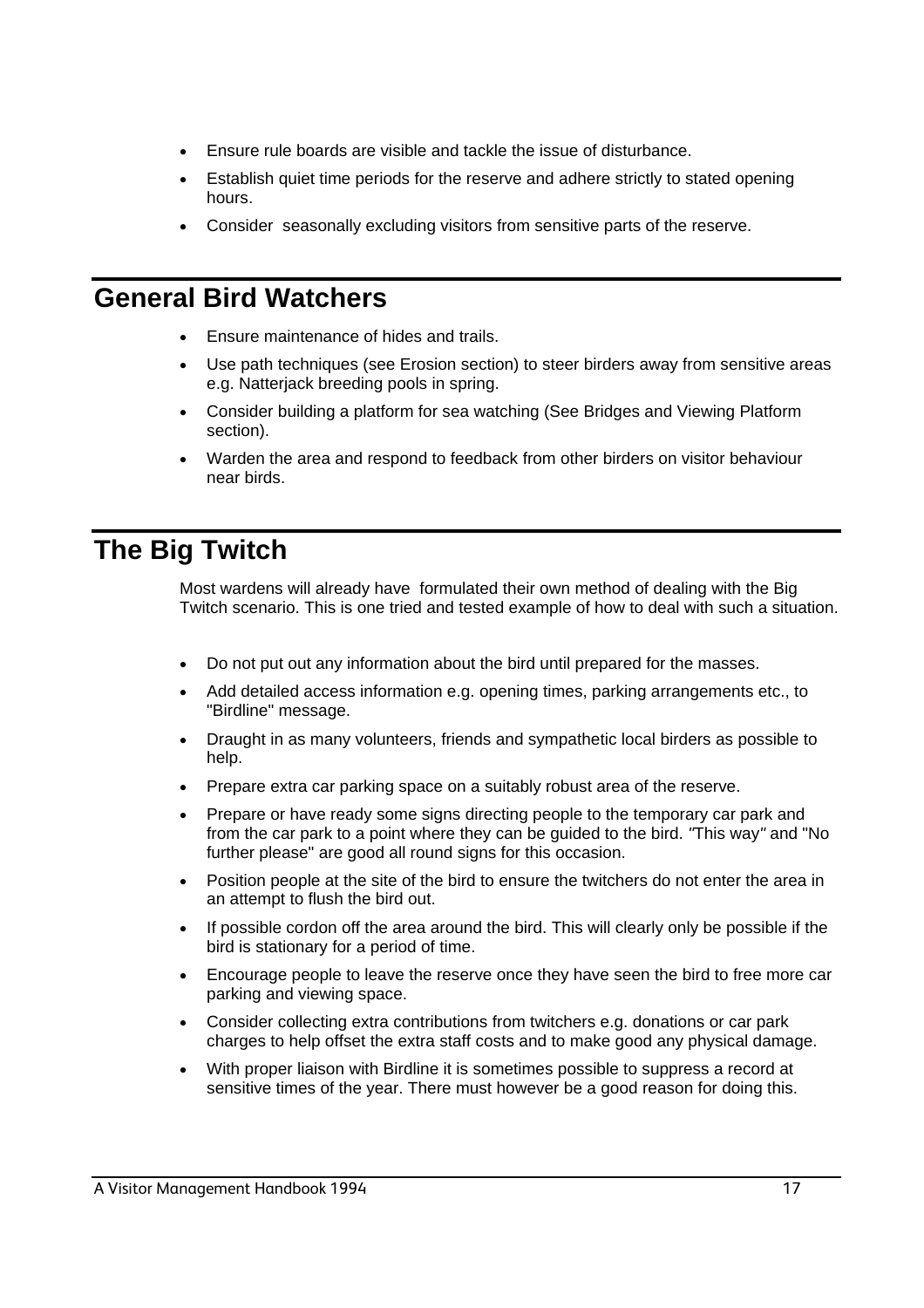## **Aircraft**

- Record all incidents of low flying. These will be used as supporting evidence to deal with offenders and also to support the introduction of flying height restrictions where needed.
- Liaise with local clubs/air fields to explain problem and encourage self policing by participants.
- Report persistent rogue pilots to English Nature who are investigating this problem.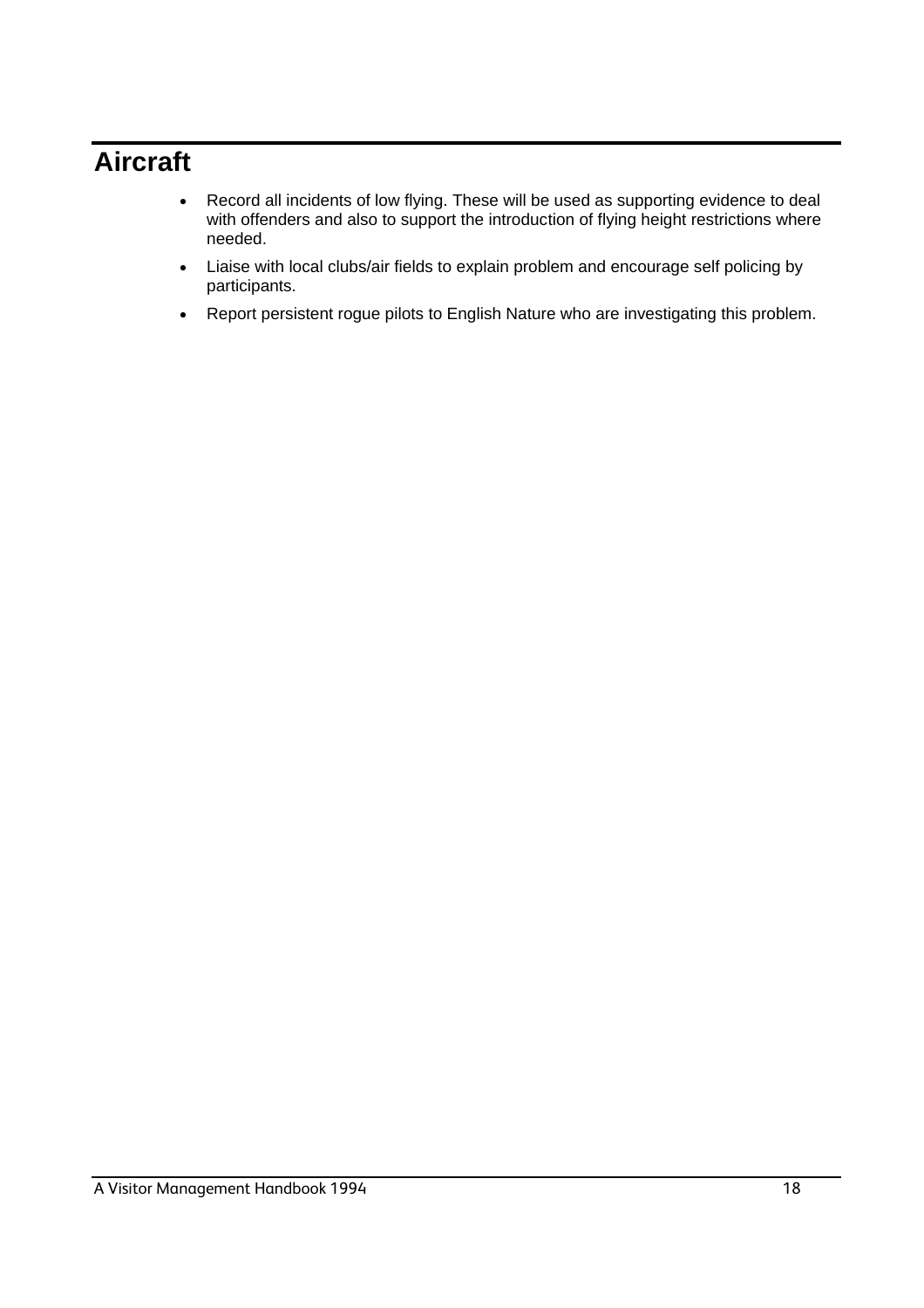## **Other Problems**

## **Wildflower Picking**

- In cases of sea lavender picking, try small seasonal signs on the main access points to the plants.
- Educate using the visitors leaflet, rule boards and coastal code that wild flowers should not be picked.

## **Fires**

- Intensive wardening is probably the best method of stopping fires occurring. Friday and Saturday nights are danger times and be aware of peak party times such as the end of 'A' Level exams etc.
- Regularly removing driftwood from the beach and dune areas is an extremely effective way of preventing party style beach fires although this is clearly difficult on a heavily wooded site like Holkham. It will also reduce available habitat for invertebrates, so the benefits must be considered carefully.
- Publicise the risks of lighting fires and barbecues in visitor leaflets, on rule boards and by using the coastal code.
- Have a strategy to cope with fire should it break out. Maintain beaters and emergency vehicle access points.

## **Egg Collectors**

• Participate in the local constabulary Eggwatch scheme and warn other nearby reserves if you see suspicious activity in your area.